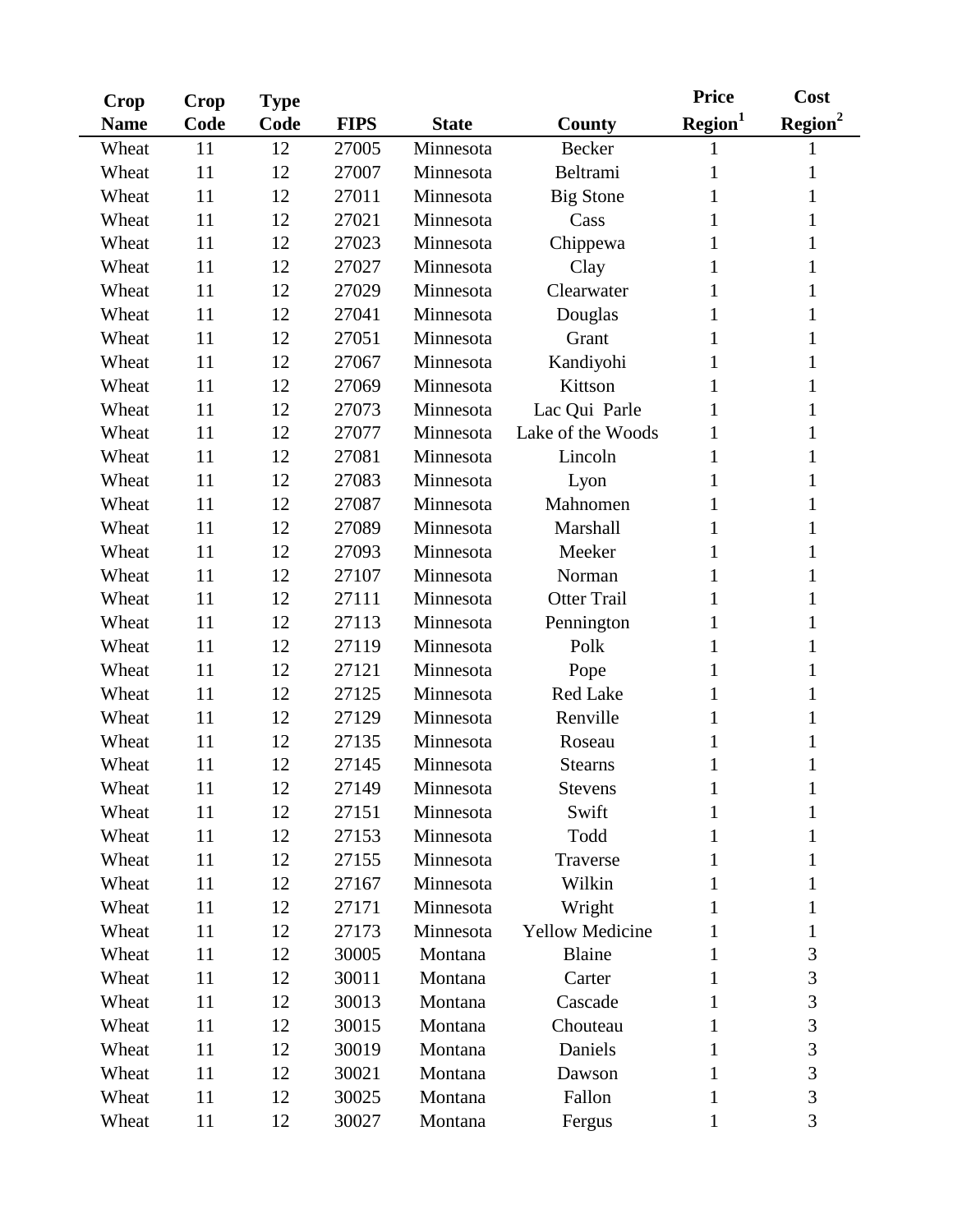| Wheat | 11 | 12 | 30035 | Montana      | Glacier             | 1            | 3                |
|-------|----|----|-------|--------------|---------------------|--------------|------------------|
| Wheat | 11 | 12 | 30041 | Montana      | Hill                | 1            | 3                |
| Wheat | 11 | 12 | 30045 | Montana      | <b>Judith Basin</b> | 1            | 3                |
| Wheat | 11 | 12 | 30051 | Montana      | Liberty             | 1            | 3                |
| Wheat | 11 | 12 | 30055 | Montana      | McCone              | 1            | 3                |
| Wheat | 11 | 12 | 30071 | Montana      | Phillips            | 1            | 3                |
| Wheat | 11 | 12 | 30073 | Montana      | Pondera             | 1            | 3                |
| Wheat | 11 | 12 | 30083 | Montana      | Richland            | 1            | 3                |
| Wheat | 11 | 12 | 30085 | Montana      | Roosevelt           | 1            | 3                |
| Wheat | 11 | 12 | 30091 | Montana      | Sheridan            | 1            | 3                |
| Wheat | 11 | 12 | 30099 | Montana      | Teton               | 1            | 3                |
| Wheat | 11 | 12 | 30101 | Montana      | Toole               | 1            | 3                |
| Wheat | 11 | 12 | 30105 | Montana      | Valley              | 1            | $\mathfrak{Z}$   |
| Wheat | 11 | 12 | 30109 | Montana      | Wibaux              | 1            | 3                |
| Wheat | 11 | 12 | 38001 | North Dakota | Adams               | 1            | 3                |
| Wheat | 11 | 12 | 38003 | North Dakota | <b>Barnes</b>       | 1            | $\boldsymbol{2}$ |
| Wheat | 11 | 12 | 38005 | North Dakota | Benson              | 1            | $\sqrt{2}$       |
| Wheat | 11 | 12 | 38007 | North Dakota | <b>Billings</b>     | 1            | 3                |
| Wheat | 11 | 12 | 38009 | North Dakota | <b>Bottineau</b>    | 1            | $\sqrt{2}$       |
| Wheat | 11 | 12 | 38011 | North Dakota | Bowman              | 1            | 3                |
| Wheat | 11 | 12 | 38013 | North Dakota | <b>Burke</b>        | 1            | 3                |
| Wheat | 11 | 12 | 38015 | North Dakota | Burleigh            | 1            | 3                |
| Wheat | 11 | 12 | 38017 | North Dakota | Cass                | 1            | $\sqrt{2}$       |
| Wheat | 11 | 12 | 38019 | North Dakota | Cavalier            | 1            | $\sqrt{2}$       |
| Wheat | 11 | 12 | 38021 | North Dakota | Dickey              | 1            | $\sqrt{2}$       |
| Wheat | 11 | 12 | 38023 | North Dakota | Divide              | 1            | 3                |
| Wheat | 11 | 12 | 38025 | North Dakota | Dunn                | 1            | 3                |
| Wheat | 11 | 12 | 38027 | North Dakota | Eddy                | 1            | $\sqrt{2}$       |
| Wheat | 11 | 12 | 38029 | North Dakota | Emmons              | 1            | 3                |
| Wheat | 11 | 12 | 38031 | North Dakota | Foster              | $\mathbf{1}$ | $\overline{c}$   |
| Wheat | 11 | 12 | 38033 | North Dakota | Golden Valley       | 1            | 3                |
| Wheat | 11 | 12 | 38035 | North Dakota | <b>Grand Forks</b>  | 1            | $\boldsymbol{2}$ |
| Wheat | 11 | 12 | 38037 | North Dakota | Grant               | 1            | $\mathfrak{Z}$   |
| Wheat | 11 | 12 | 38039 | North Dakota | Griggs              | 1            | $\overline{c}$   |
| Wheat | 11 | 12 | 38041 | North Dakota | Hettinger           | 1            | 3                |
| Wheat | 11 | 12 | 38043 | North Dakota | Kidder              | 1            | $\boldsymbol{2}$ |
| Wheat | 11 | 12 | 38045 | North Dakota | La Moure            | 1            | $\sqrt{2}$       |
| Wheat | 11 | 12 | 38047 | North Dakota | Logan               | 1            | $\sqrt{2}$       |
| Wheat | 11 | 12 | 38049 | North Dakota | McHenry             | 1            | $\sqrt{2}$       |
| Wheat | 11 | 12 | 38051 | North Dakota | McIntosh            | 1            | $\overline{c}$   |
| Wheat | 11 | 12 | 38053 | North Dakota | McKenzie            | 1            | $\mathfrak 3$    |
| Wheat | 11 | 12 | 38055 | North Dakota | McLean              | 1            | 3                |
| Wheat | 11 | 12 | 38057 | North Dakota | Mercer              | 1            | $\mathfrak{Z}$   |
| Wheat | 11 | 12 | 38059 | North Dakota | Morton              | 1            | 3                |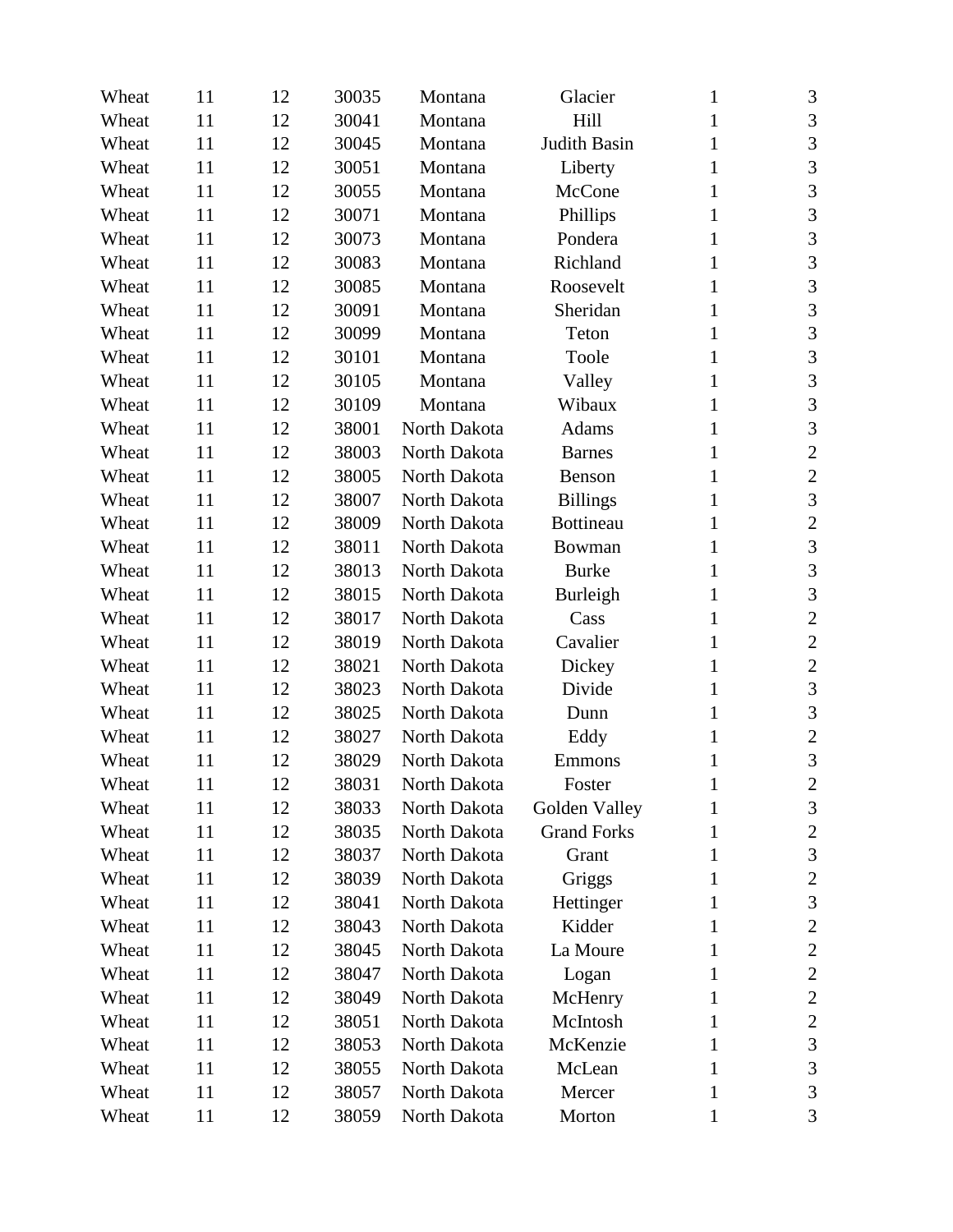| Wheat | 11            | 12 | 38061 | North Dakota | Mountrail    | 1            | 3                |
|-------|---------------|----|-------|--------------|--------------|--------------|------------------|
| Wheat | 11            | 12 | 38063 | North Dakota | Nelson       | 1            | $\mathbf{2}$     |
| Wheat | 11            | 12 | 38065 | North Dakota | Oliver       | 1            | 3                |
| Wheat | 11            | 12 | 38067 | North Dakota | Pembina      | 1            | $\mathbf{2}$     |
| Wheat | 11            | 12 | 38069 | North Dakota | Pierce       | 1            | $\overline{2}$   |
| Wheat | 11            | 12 | 38071 | North Dakota | Ramsey       | 1            | $\mathbf{2}$     |
| Wheat | 11            | 12 | 38073 | North Dakota | Ransom       | 1            | $\overline{2}$   |
| Wheat | 11            | 12 | 38075 | North Dakota | Renville     | 1            | $\overline{2}$   |
| Wheat | 11            | 12 | 38077 | North Dakota | Richland     | 1            | $\overline{2}$   |
| Wheat | 11            | 12 | 38079 | North Dakota | Rolette      | 1            | $\mathbf{2}$     |
| Wheat | 11            | 12 | 38081 | North Dakota | Sargent      | 1            | $\overline{c}$   |
| Wheat | 11            | 12 | 38083 | North Dakota | Sheridan     | 1            | $\overline{2}$   |
| Wheat | 11            | 12 | 38085 | North Dakota | Sioux        | 1            | $\sqrt{3}$       |
| Wheat | 11            | 12 | 38087 | North Dakota | Slope        | 1            | 3                |
| Wheat | 11            | 12 | 38089 | North Dakota | <b>Stark</b> | 1            | 3                |
| Wheat | 11            | 12 | 38091 | North Dakota | Steele       | 1            | $\overline{2}$   |
| Wheat | 11            | 12 | 38093 | North Dakota | Stutsman     | 1            | $\mathbf{2}$     |
| Wheat | 11            | 12 | 38095 | North Dakota | Towner       | 1            | $\overline{2}$   |
| Wheat | 11            | 12 | 38097 | North Dakota | Traill       | 1            | $\mathbf{2}$     |
| Wheat | 11            | 12 | 38099 | North Dakota | Walsh        | 1            | $\overline{2}$   |
| Wheat | 11            | 12 | 38101 | North Dakota | Ward         | 1            | $\overline{2}$   |
| Wheat | 11            | 12 | 38103 | North Dakota | Wells        | 1            | $\sqrt{2}$       |
| Wheat | 11            | 12 | 38105 | North Dakota | Williams     | 1            | 3                |
| Wheat | 11            | 12 | 46013 | South Dakota | <b>Brown</b> | 1            | $\sqrt{2}$       |
| Wheat | 11            | 12 | 46021 | South Dakota | Campbell     | 1            | $\mathbf{2}$     |
| Wheat | 11            | 12 | 46025 | South Dakota | Clark        | 1            | $\mathbf{2}$     |
| Wheat | 11            | 12 | 46029 | South Dakota | Codington    | 1            | $\overline{2}$   |
| Wheat | 11            | 12 | 46031 | South Dakota | Corson       | 1            | $\mathfrak{Z}$   |
| Wheat | 11            | 12 | 46037 | South Dakota | Day          | 1            | $\overline{2}$   |
| Wheat | <sup>11</sup> | 12 | 46041 | South Dakota | Dewey        | $\mathbf{1}$ | $\mathfrak{Z}$   |
| Wheat | 11            | 12 | 46045 | South Dakota | Edmunds      | 1            | $\overline{2}$   |
| Wheat | 11            | 12 | 46049 | South Dakota | Faulk        | 1            | $\overline{c}$   |
| Wheat | 11            | 12 | 46051 | South Dakota | Grant        | 1            | $\overline{c}$   |
| Wheat | 11            | 12 | 46055 | South Dakota | Haakon       | 1            | 3                |
| Wheat | 11            | 12 | 46059 | South Dakota | Hand         | 1            | $\boldsymbol{2}$ |
| Wheat | 11            | 12 | 46065 | South Dakota | Hughes       | 1            | $\mathbf{2}$     |
| Wheat | 11            | 12 | 46069 | South Dakota | Hyde         | 1            | $\boldsymbol{2}$ |
| Wheat | 11            | 12 | 46089 | South Dakota | McPherson    | 1            | $\overline{c}$   |
| Wheat | 11            | 12 | 46091 | South Dakota | Marshall     | 1            | $\sqrt{2}$       |
| Wheat | 11            | 12 | 46105 | South Dakota | Perkins      | 1            | $\mathfrak{Z}$   |
| Wheat | 11            | 12 | 46107 | South Dakota | Potter       | 1            | $\boldsymbol{2}$ |
| Wheat | 11            | 12 | 46109 | South Dakota | Roberts      | 1            | $\mathbf{2}$     |
| Wheat | 11            | 12 | 46115 | South Dakota | Spink        | 1            | $\overline{2}$   |
| Wheat | 11            | 12 | 46119 | South Dakota | Sully        | 1            | $\overline{2}$   |